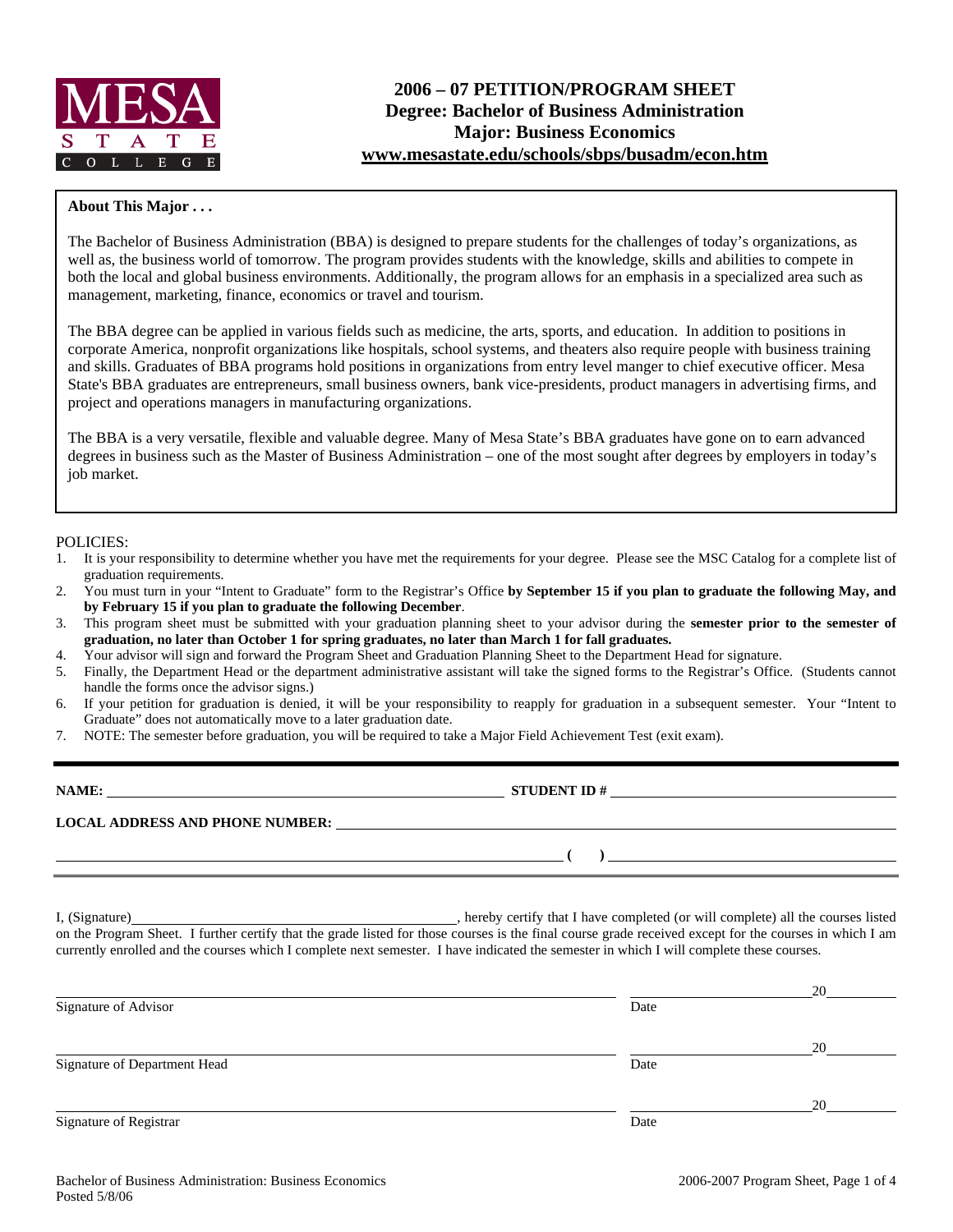- Must earn 120 semester hours and meet the academic residency requirements to earn a baccalaureate degree at Mesa State College.
- Must earn a minimum of 40 semester hours in upper division courses (i.e., 300-level and 400-level courses).
- A cumulative grade point average of 2.0 or higher must be maintained for all courses taken and for all courses in the major.
- When filling out this program sheet a course can only be used once, i.e., no double counting is allowed between categories.
- Excess KINA/HPWE courses beyond the two required and pre-collegiate courses (usually numbered below 100) cannot be used for graduation.

General Education Requirements (Minimum of 33 semester hours) See the M.S.C. catalog for the list of courses that meet the general education categories.

• It is recommended that students work closely with a faculty advisor when selecting courses and scheduling classes prior to registration.

| Trns/Subs<br>Credit<br>Course<br><u>No.</u><br>Grade<br>Term<br>Year<br>English: ENGL 111 and 112 (6 semester hours, must receive a<br>"C" or higher, must be completed by the time the student has 60<br>semester hours)<br>*ENGL<br>*ENGL<br>*ENGL 129, Honors English, may be substituted for ENGL 111 and ENGL<br>112. Must earn a grade of "C" or better. May need to take additional electives.<br>Humanities: (6 semester hours)<br>Social and Behavioral Sciences: (6 semester hours)<br><b>ECON</b><br>201 | Trns/Subs<br>Credit<br>Course<br>No.<br>Grade<br>Term<br>Year<br>Humanities or Social/Behavioral Science: (3 semester hours)<br>Fine Arts: (3 semester hours)<br>Natural Sciences: (minimum 6 semester hours, at least one course<br>must include a lab)<br>Applied Studies: (3 semester hours)                                          |
|---------------------------------------------------------------------------------------------------------------------------------------------------------------------------------------------------------------------------------------------------------------------------------------------------------------------------------------------------------------------------------------------------------------------------------------------------------------------------------------------------------------------|------------------------------------------------------------------------------------------------------------------------------------------------------------------------------------------------------------------------------------------------------------------------------------------------------------------------------------------|
| <b>ECON</b><br>202                                                                                                                                                                                                                                                                                                                                                                                                                                                                                                  |                                                                                                                                                                                                                                                                                                                                          |
|                                                                                                                                                                                                                                                                                                                                                                                                                                                                                                                     |                                                                                                                                                                                                                                                                                                                                          |
| <b>Other Requirements</b> (10 semester hours)                                                                                                                                                                                                                                                                                                                                                                                                                                                                       |                                                                                                                                                                                                                                                                                                                                          |
| Kinesiology: (3 Semester Hours)<br>Trns/Subs<br>Year<br>Course<br><u>No.</u><br>Credit<br>Grade<br>Term<br><b>KINE/HPWA</b><br>100<br>$\overline{1}$<br><b>KINA/HPWE</b><br>$\mathbf{1}$<br><b>KINA/HPWE</b><br>$\mathbf{1}$<br>See the M.S.C. catalog for the list of approved KINA/HPWE/Selected DANC<br>courses.                                                                                                                                                                                                 | <b>Bachelor of Business Administration Degree Distinction:</b><br>(7 semester hours) Must earn a "C" or better in both courses.<br>Course<br><u>No.</u><br>Credit<br>Term<br>Trns/Subs<br>Grade<br>Year<br>MATH*<br>113<br>$4 -$<br>3 <sup>7</sup><br><b>STAT</b><br><b>200</b><br>*Math 113 or higher level math as approved by advisor |
|                                                                                                                                                                                                                                                                                                                                                                                                                                                                                                                     |                                                                                                                                                                                                                                                                                                                                          |
| Major Requirements (59 Semester Hours)                                                                                                                                                                                                                                                                                                                                                                                                                                                                              |                                                                                                                                                                                                                                                                                                                                          |
| <b>Business Core (29 semester hours)</b>                                                                                                                                                                                                                                                                                                                                                                                                                                                                            |                                                                                                                                                                                                                                                                                                                                          |
| Trns/Subs<br>Credit<br>Term<br>Course<br><u>No.</u><br>Grade<br>Year<br><b>ACCT</b><br>$\frac{3}{2}$<br>201<br><b>ACCT</b><br>$\overline{3}$<br>202<br>$\sqrt{2}$<br><b>BUGB</b><br>105<br>$\frac{3}{2}$<br>$\operatorname{BUGB}$<br>211<br><b>BUGB</b><br>349<br>3                                                                                                                                                                                                                                                 | Trns/Subs<br>Grade<br>Term<br>Course<br><u>No.</u><br>Credit<br>Year<br><b>CISB</b><br>101<br>3 <sup>7</sup><br><b>FINA</b><br>301<br>$\overline{\mathbf{3}}$<br>$\overline{3}$<br>201<br><b>MANG</b><br>$\mathfrak{Z}$<br>491<br><b>MANG</b><br>231<br>3<br><b>MARK</b>                                                                 |
| <b>Required Concentration Courses (30 Semester Hours)</b>                                                                                                                                                                                                                                                                                                                                                                                                                                                           |                                                                                                                                                                                                                                                                                                                                          |
| <b>ECON</b><br>342<br>$\frac{3}{2}$                                                                                                                                                                                                                                                                                                                                                                                                                                                                                 | Upper Division Business Electives (9 semester hours)                                                                                                                                                                                                                                                                                     |
| <b>ECON</b>                                                                                                                                                                                                                                                                                                                                                                                                                                                                                                         |                                                                                                                                                                                                                                                                                                                                          |
| 343<br>$\frac{3}{2}$<br>3 <sup>1</sup>                                                                                                                                                                                                                                                                                                                                                                                                                                                                              |                                                                                                                                                                                                                                                                                                                                          |
| <b>MANG</b><br>331                                                                                                                                                                                                                                                                                                                                                                                                                                                                                                  |                                                                                                                                                                                                                                                                                                                                          |
|                                                                                                                                                                                                                                                                                                                                                                                                                                                                                                                     |                                                                                                                                                                                                                                                                                                                                          |
| Upper Division Economics Courses (12 semester hours)                                                                                                                                                                                                                                                                                                                                                                                                                                                                |                                                                                                                                                                                                                                                                                                                                          |
| <b>ECON</b>                                                                                                                                                                                                                                                                                                                                                                                                                                                                                                         | <b>ECON</b>                                                                                                                                                                                                                                                                                                                              |
| <b>ECON</b>                                                                                                                                                                                                                                                                                                                                                                                                                                                                                                         | <b>ECON</b>                                                                                                                                                                                                                                                                                                                              |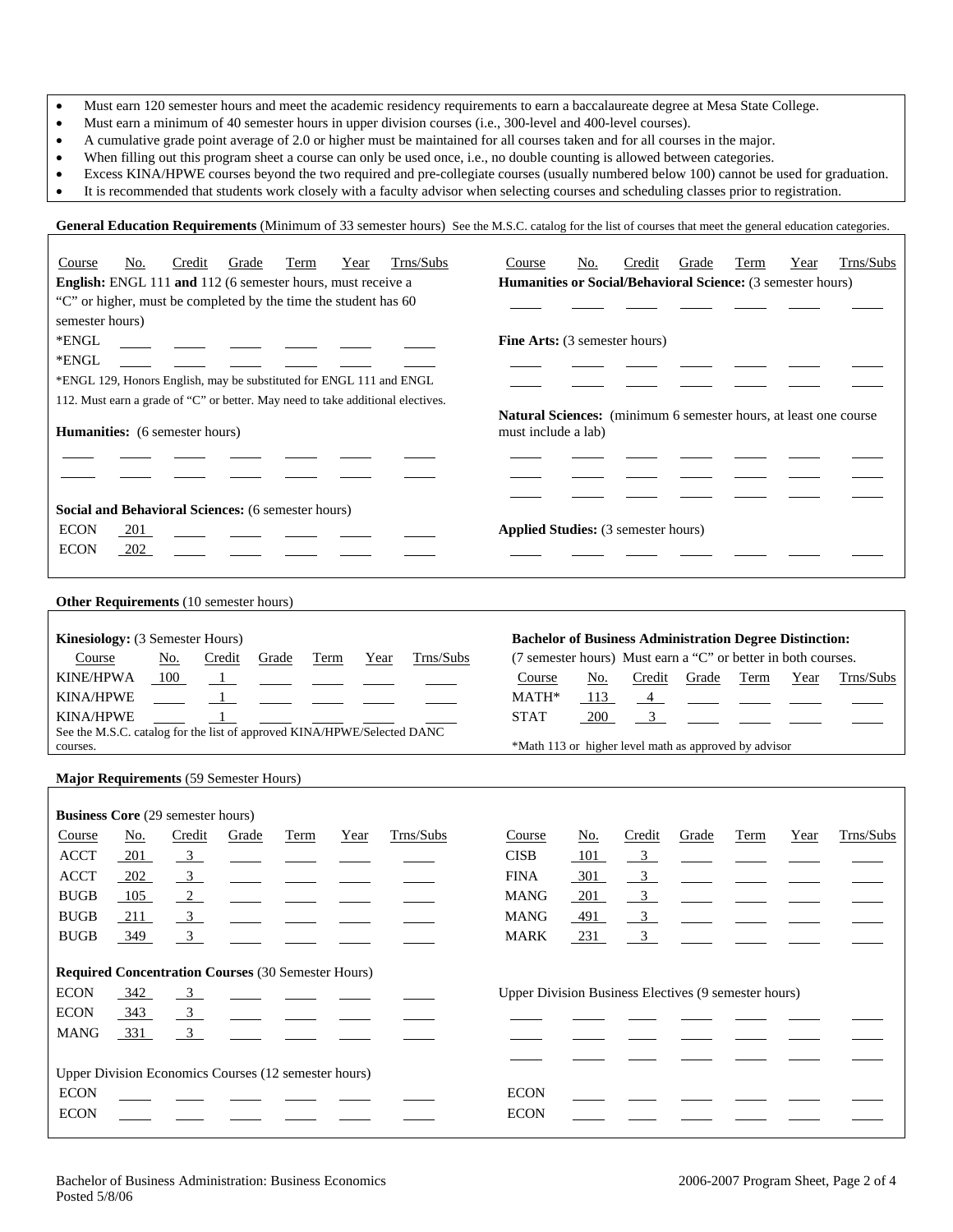| <b>Electives</b> (All college level <b>non-business</b> courses appearing on your final transcript, <b>not listed above</b> that will bring your total semester hours to 120<br>hours. Excludes KINA/HPWE activity courses.) (18 semester hours; 3 hours of upper division may be needed.) |     |        |       |      |      |           |        |     |        |       |      |      |           |
|--------------------------------------------------------------------------------------------------------------------------------------------------------------------------------------------------------------------------------------------------------------------------------------------|-----|--------|-------|------|------|-----------|--------|-----|--------|-------|------|------|-----------|
| Course                                                                                                                                                                                                                                                                                     | No. | Credit | Grade | Term | Year | Trns/Subs | Course | No. | Credit | Grade | Term | Year | Trns/Subs |
|                                                                                                                                                                                                                                                                                            |     |        |       |      |      |           |        |     |        |       |      |      |           |
|                                                                                                                                                                                                                                                                                            |     |        |       |      |      |           |        |     |        |       |      |      |           |
|                                                                                                                                                                                                                                                                                            |     |        |       |      |      |           |        |     |        |       |      |      |           |
|                                                                                                                                                                                                                                                                                            |     |        |       |      |      |           |        |     |        |       |      |      |           |

# **GRADUATION INFORMATION**

See the "Undergraduate Graduation Requirements" in the Mesa State College catalog for additional graduation information.

**GENERAL EDUCATION REQUIREMENTS** (Minimum of 33 Semester Hours) See current Mesa State College catalog for list of courses that fulfill the requirements below. If one (or more) of the selections below is required in your major, you must use it to fulfill the major requirement and **make a different selection to meet the general education requirement. The courses may not be used to fulfill both requirements.**

**English – 6** Semester Hours (Must be **completed** before student has 60 semester hours. Must receive grade of "C" or above.) ENGL 111 **and** ENGL 112 **or** ENGL 129 *(by permission)*

**Humanities – 6** semester hours

**Social and Behavioral Sciences – 6** semester hours (ECON 201 and 202 required)

**Humanities or Social/Behavioral Sciences – 3** semester hours

**Fine Arts – 3** semester hours

**Natural Sciences – 6** semester hours (At least one course must include a lab.)

**Applied Studies – 3** semester hours

### **OTHER REQUIREMENTS** (10 Semester Hours)

**Kinesiology – 3** Semester Hours Each student must take KINE/HPWA 100 together with two KINA/HPWE/Selected DANC courses. See current catalog for listing.

**Degree Distinction – 7** Semester Hours

MATH 113 College Algebra (Or a higher level math as approved as approved by advisor) – 4 semester hours STAT 200 Probability and Statistics - 3 semester hours

## **Business Economics** (59 Semester Hours)

BUGB 105 Freshman Business Seminar MANG 331 Quantitative Decision Making CISB 101 Business Information Technology FINA 301 Managerial Finance MANG 201 Principles of Management MANG 491 Business Strategy MARK 231 Principles of Marketing

**Business Core** (29 Semester Hours) **Business Economics Concentration** (30 semester hours)

ACCT 201 Principles of Financial Accounting ECON 342 Intermediate Macroeconomic Theory ACCT 202 Principles of Managerial Accounting ECON 343 Intermediate Microeconomic Theory BUGB 211 Business Communications Upper Division ECON courses (12 semester hours) BUGB 349 Legal Environment of Business Upper Division Business courses (9 Semester Hours)